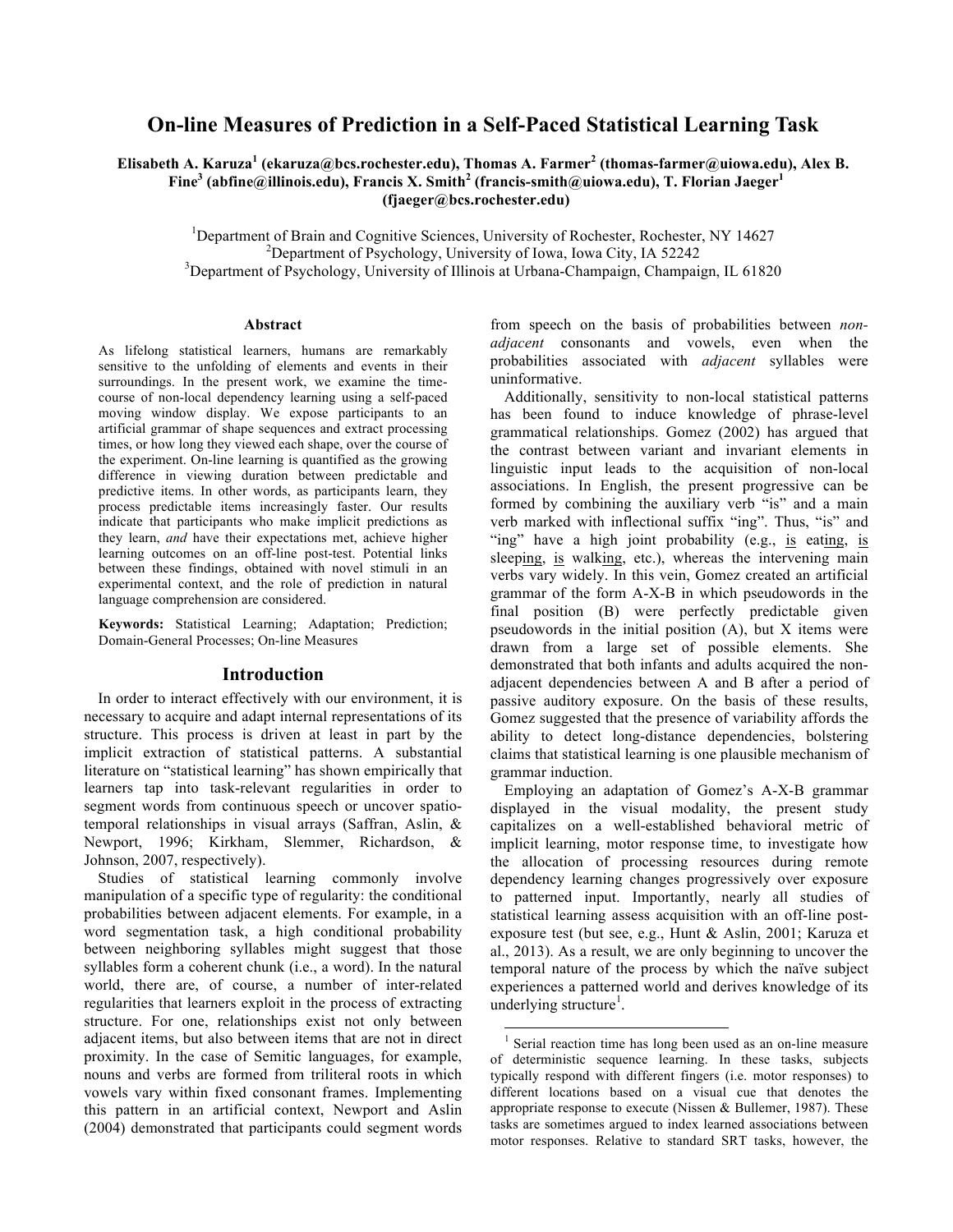Here, we adopt a self-paced moving window display, borrowed from the sentence processing literature (Just, Carpenter, & Woolley, 1982). This task enables the learner to control the rate of exposure to an artificial grammar that contains a non-adjacent dependency. Thus, we are able to collect reaction time data as participants explore and learn about a structured world. Such paradigms have previously been used to examine changes in expectations in native language (Fine, Jaeger, Farmer, & Qian, 2013), and trade on the assumption that reading times are inversely correlated with how expected the element being read is. In turn, these expectations are tied to the prior knowledge a reader brings into the task (Levy, 2008). We apply this rationale to the study of remote dependency learning in a statistical learning task. Namely, we examine the time-course of long-distance learning: as participants begin to extract structure from the input presented to them, we expect to observe a facilitation effect, a growing *decrease* in processing time, on *predictable* (B) elements relative to *predictive* (A) elements (Turk-Browne, Scholl, Johnson, & Chun, 2010; for an alternative type of prediction task see Misyak, Christiansen, & Tomblin, 2009). We seek to use on-line prediction as an index of learning, and to address the following questions:

**(1) Do learners form expectations about underlying structure in the context of a novel environment?** We hypothesize that the successful generation of expectations will manifest as an increasing processing benefit for predictable (B) relative to predictive (A) elements in a sequence.

**(2) What types of regularities are learners sensitive to and how rapidly do they extract them?** We test the hypothesis that subjects will show sensitivity to multiple types of regularity. Specifically, we examine learning of both low-level statistics (e.g., the frequency with which A and B elements occur in a given position in a sequence) and higher-level statistics (e.g., non-local dependencies between A and B). We evaluate whether the timecourse of learning depends on the complexity of the regularities present in the input.

**(3) Are on-line measures of learning correlated with learning as measured on an off-line post-test?** We test the hypothesis that subjects who demonstrate greater prediction effects (those with the greatest processing benefits on predictable items B) will attain higher learning outcomes as measured by a post-test.

To investigate these hypotheses, we use a measure (selfpaced processing time) that remains under-explored in the context of statistical learning. This allows us to investigate the *incremental cumulative* effect of exposure. If successful, similar paradigms could be extended to investigate in more depth how learners explore the space of hypotheses about the structure of particular environments. This work also provides an important connection to research on sequential processing in more natural tasks such as prediction during

present paradigm makes use of a single motor response (repeatedly hitting the space bar) to examine sequential prediction of visual content while holding motor plans constant.

 $\overline{\phantom{a}}$ 

spoken and written language comprehension, an issue to which we return in the Discussion (see Altmann & Mirkovic, 2009, for a review).

# **Materials and Methods**

# **Stimuli**

Learning was examined using an adaptation of the Gomez (2002) artificial grammar presented in the visual modality. Our experiment differs from the original Gomez (2002) study in three significant ways: (1) we presented visual shapes as opposed to recordings of spoken words; (2) we exposed an additional group of subjects to an unstructured control condition; and (3) our exposure phase was selfpaced, meaning subjects controlled the presentation of stimuli during learning. Respectively, these changes enable us to test the robustness of non-adjacent dependency learning in the visual domain, to rule out item frequency or time-on-task as sources of the observed learning effects, and to observe cumulative changes in processing time as participants extract structure from the input.

Table 1. Experiment design, including ordering of tasks, number of trials, and behavioral data collected

| <b>Phase</b>       | Task                                         | Trial<br>N | <b>Measure</b>                    |
|--------------------|----------------------------------------------|------------|-----------------------------------|
| 1. Familiarization | Glyph<br>matching                            | 30         | N/a                               |
| 2. Exposure        | A. Self-paced<br>presentation<br>of triplets | 432        | Processing<br>time/ glyph<br>(ms) |
|                    | <b>B.</b> Intermittent<br>catch trials       | 144        | Accuracy                          |
| 3. Post-test       | Familiarity<br>judgments                     | 12         | Accuracy                          |

Because our primary measure is processing time (PT), we took additional steps to ensure that participants were attending to the stimuli during the exposure phase. Interspersed throughout the exposure phase were 144 catch trials requiring subjects to indicate whether or not they had seen a specific item in the previous triplet sequence. Catch trials were not necessary in the original Gomez study because stimuli were presented auditorily, and processing time during learning was not an intended measure. Here, they ensured that participants actually 'read' the elements, as opposed to merely clicking through the experiment. The "shapes" in this study were glyphs from Ge'ez script (a writing system found in Ethiopia and Eritrea). These particular stimuli were selected because we required a large set of visually distinct items that would be unfamiliar to most native English speakers in the Rochester community.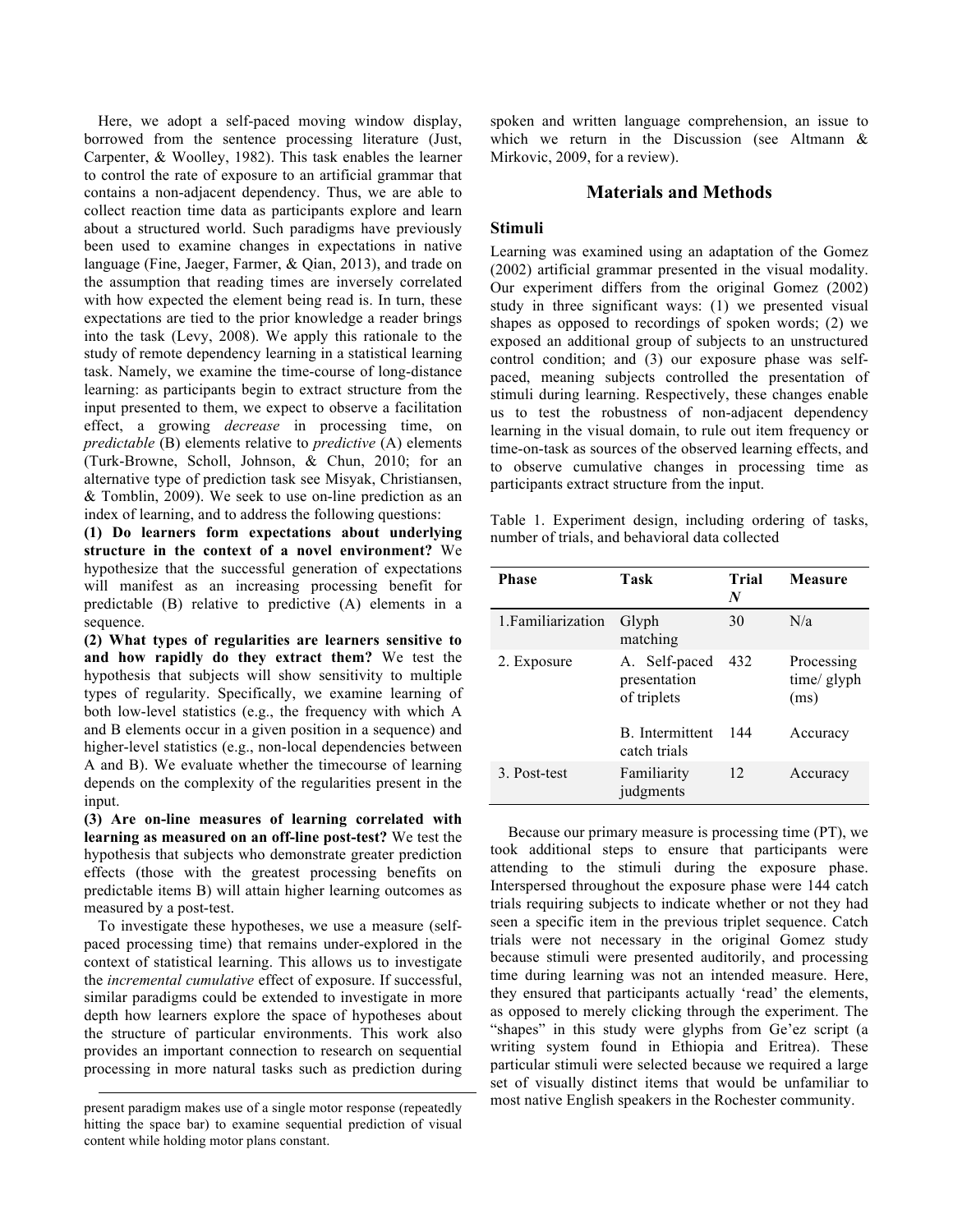**Structured Condition** Participants were exposed to a series of 3-element strings of the form A-X-B. Elements in regions A and B were drawn from a set of 6 and paired such that each A-element always co-occurred with the same B element (i.e., A1-X-B1, A2-X-B2, A3-X-B3). In contrast, X elements were drawn from a pool of 24 items. Thus, the conditional probability between *non-adjacent* items within a string (i.e., B|A) was 1.0, but the conditional probability between *adjacent* items within a string (i.e., X|A or B|X) was extremely low, only 0.04. The 3 pairs of A and B elements were combined exhaustively with the full set of X elements, rendering 72 unique sequences. As in the original Gomez study, these strings were repeated 6 times and then randomized to form a list of 432 triplets. These triplets were presented as unique trials in the exposure phase. In the subsequent test phase, participants judged the familiarity of 12 strings, half of which adhered to the A-X-B form found in the exposure phase (e.g., A1-X4-B1) and half of which violated that form because they contained unmatched A and B items (e.g., A1-X4-B3).



Figure 1. Example of a single triplet trial in the structured condition. Each trial began with a row of dashes. Participants advanced each item in the sequence by pressing the space bar. Response time differences between the initiation of successive elements were recorded, revealing the duration each glyph was present on the screen.

**Unstructured Control** To examine the effect of nonadjacent dependency learning separately from task adaptation or increasing familiarity with the visual features of glyphs, we created an unstructured control consisting of 72 non-predictive triplets repeated 6 times each. Stimuli were engineered such that the TP between any two adjacent or non-adjacent items never exceeded 0.25. Furthermore, position was uninformative in the unstructured condition; that is, A, X. and B glyphs occurred in each of the 3 presentation slots. Recall that in the structured condition, items A and B were *perfectly predictable* (TP=1.0) and always occurred in positions 1 and 3, respectively. Across conditions, individual element frequency was matched (e.g., participants always saw a total of 144 instances of glyph "A1" and 18 instances of glyph "X13"). The format of catch trials and test trials was also identical. Thus, the unstructured condition was as closely matched as possible to the structured condition, but differed along one critical dimension: the absence of a strong non-local dependency.

### **Participants**

37 participants from the University of Rochester community are included in the present analyses. They were assigned either to the structured condition (n=19) or the unstructured (n=18) condition. All were native English speakers. They provided informed consent and were compensated at a rate of \$10/hour. The experiment lasted approximately one hour, depending on the pace of the participant. Of the 42 participants who originally completed the study, 5 were excluded because their performance on the catch trials was below 70% (mean performance in remaining subjects = 90%). No participant was familiar with the glyph-based writing system used to generate the stimuli.

# **Procedure**

The experiment consisted of 3 phases: familiarization with the individual glyphs, exposure to the structured glyph sequences, and a post-test establishing the extent of learning (Table 1). Exposure and test lists were presented in one of two orders. Procedures were identical in the structured and unstructured conditions.

**Familiarization** Subjects first completed a brief (~5 min) matching task. This phase ensured that any early PT effects would be reflective of learning, not of surprisal to the occurrence of a novel glyph. Each glyph was flashed on the computer screen for 2 s. Next, the participant was presented with three options and asked to select which option corresponded to the glyph they had just observed. They advanced to the next trial only after responding correctly to the current trial.

**Exposure** The exposure phase consisted of 432 triplets and 144 intermittent catch trials. Participants were instructed to pay attention to the screen and make their best effort on the catch trials. Regardless of condition, they were informed that stimuli might become familiar over time. There was a built-in break option every 96 trials.

The pace of the exposure trials was controlled entirely by the participant. At the start of each triplet trial, the participant saw 5 horizontal dashes centered on the computer screen. They initiated a trial by pressing the space bar, at which point the first dash became a small, opaque circle. At the next press of the space bar, the circle became a dash and the second dash was replaced by Glyph A. With another press of the space bar, Glyph A became a dash again and the next dash became Glyph X. This process continued until the trial was completed. To reduce any effects associated with initiating or ending a trial, positions 1 and 5 were always small, opaque circles. Triplet structure was embedded exclusively in positions 2-4 (Figure 1). In light of the novelty of the task, participants performed three initial practice trials consisting of number and letter, instead of glyph, sequences.

**Post-test** The final phase contained 12 test items. Triplets were presented in their entirety (i.e., all glyphs appeared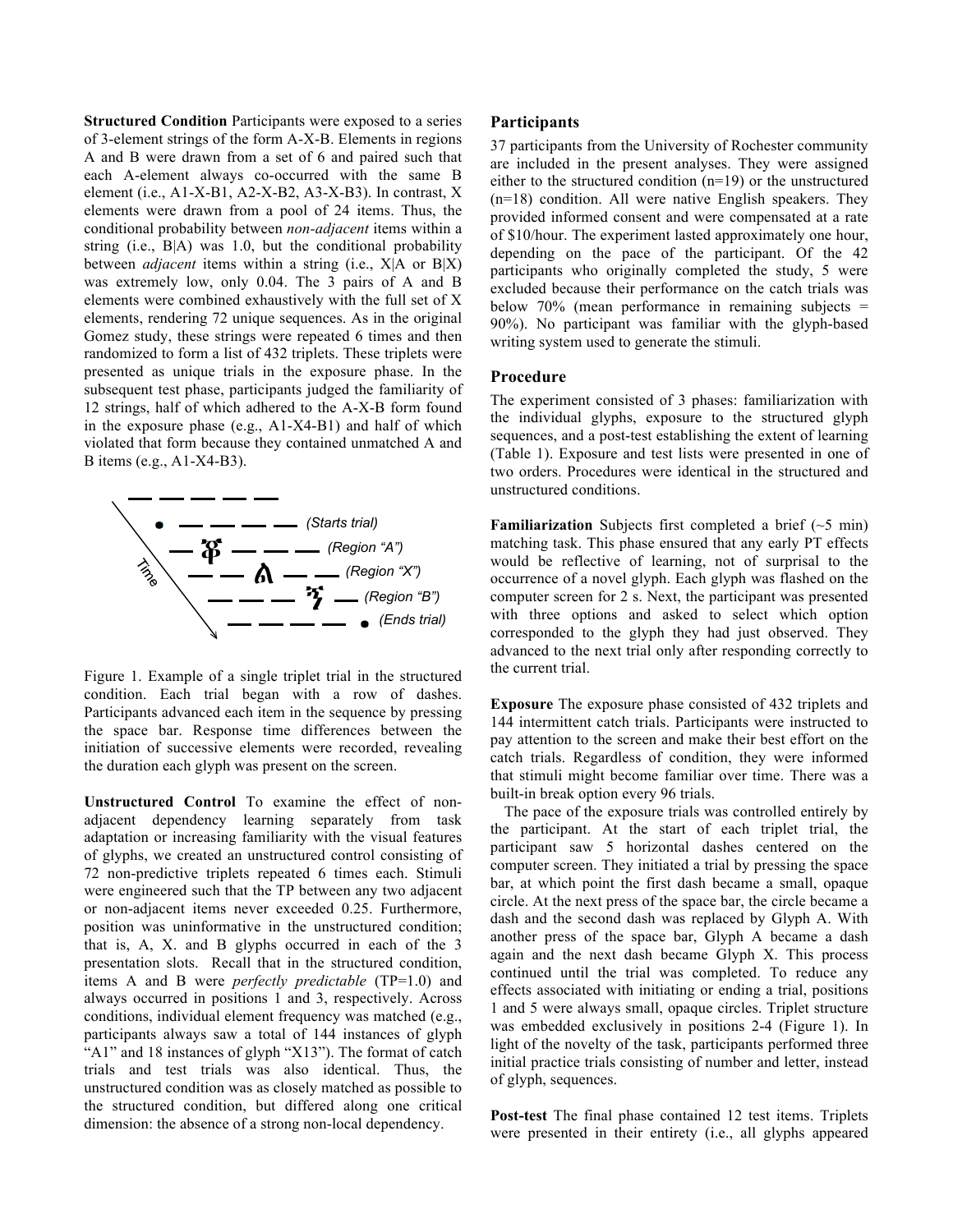simultaneously). For each trial, participants indicated whether or not that sequence seemed familiar, i.e., whether they thought they had seen it in the exposure phase. In the structured condition, 6 of the test trials contained the longdistance dependency present in the input, and 6 trials contained a subtle violation of that dependency. In the unstructured condition, 6 of the test trials were seen previously in the exposure, and, similarly, 6 contained a single violation on a previously viewed triplet. Testing on the control condition allowed us to demonstrate that the extent of learning as measured at post-test is indicative of non-adjacent dependency learning, not simply explicit memory of strings presented during the exposure phase.



Figure 2. Smoothed estimate of mean processing time per region in the structured condition, conditional on trial. Smoothing was obtained by fitting a Generalized Additive Model to the unaggregated data, allowing for high degrees of non-linearity.

#### **Analyses and Results**

Triplets followed by an incorrect catch trial response were removed, as it was not possible in these cases to rule out subject inattentiveness on the preceding sequence (data loss 3.3%). We then excluded glyphs with a duration exceeding 6 s or falling outside 3 SDs of the mean processing time per glyph (data loss 2.5%).

Figure 2 shows 95% confidence intervals of mean processing time by trial for each Region (A, X, B, trial start, and trial end) in the structured condition. Visual inspection of the plot, supported by subsequent analyses, reveals a pronounced facilitation effect on Region B. In other words, across the course of the experiment, the third item of a sequence required less processing time relative to Regions A and X. Critically, PT on Region B begins to plateau around trial 200. These data suggest that participants hit a "processing floor" midway through the experiment, at which time they are not afforded an additional facilitation effect by anticipating the predictable element.

The decision to include 432 exposure trials was motivated by precedent. Gomez (2002) obtained evidence of learning (as measured on post-test) after an exposure phase of this length. The present results indicate that learning, defined by the increasingly negative slope on Region B relative to Region A, starts to level off by trial  $200^2$ . Accordingly, analyses reported below were limited to the first 200 trials. We justify our decision to subset the data in that we explicitly hypothesized an increasingly negative slope for Region B relative to Region A. While it is unlikely that learning stops abruptly after trial 200, it is the case that slope ceases to be an effective index of learning as participants approach the processing floor. We now explore the effects of element predictability on processing time in the first 200 trials using linear mixed effects regression. To be clear, the significant interactions reported in the following sections are not obtained when these analyses are run over all 432 trials.

#### **Protracted Learning Effects**

In Model I, processing times were regressed onto all main effects and interactions of Trial (1-200), Region (B−A), and Condition (Structured−Unstructured). A second model was run over elements B and X, excluding the A elements (Model II, Region = B–X). Predictors were centered to reduce multicollinearity between main effects and interactions (fixed effect correlation *r*s≤0.3). Both models included random by-subject intercepts and random slopes for Region. This random effects structure was selected because (1) Trial was not a design factor and (2) adopting a more conservative random effects structure led to extremely high ( $r > 0.8$ ) correlations between predictors of interest (suggesting overparameterization). Results for both models are summarized in Table 2. For each contrast, we obtain significant main effects of Trial (Model I:  $\beta = -1.6$ ,  $p < .05$ ; II: β = −1.8, *p*<.05) and Region (I: β = −64.6, *p*<.05; II: β = −82.7, *p*<.05), as well as a significant interaction between Trial and Condition (I:  $\beta = -0.2$ ,  $p < .05$ ; II:  $\beta = -0.5$ ,  $p < .05$ ). Unsurprisingly, subjects exhibit a general tendency to speed up over time, and they get faster in the structured relative to the unstructured condition. Notably, we find a significant three-way interaction between Trial, Region, and Condition for B relative to A (I: β = −0.2, *p*<.05). This result supports our central hypothesis, namely that with each additional trial, processing time associated with the predict*able* item decreases more quickly than PT on the predict*ive* item, and that this difference is greater in the structured condition. This three-way interaction is not significant for the contrast of B and X.

To evaluate the relationship between the generation of predictions about Region B and the outcome of learning, we ran an additional linear mixed effects model in which the random effect structure was specified as the by-subject slope of the interaction between Trial and Region

<sup>&</sup>lt;sup>2</sup> This might suggest that post-test accuracy scores above chance would be obtained after an abbreviated learning phase.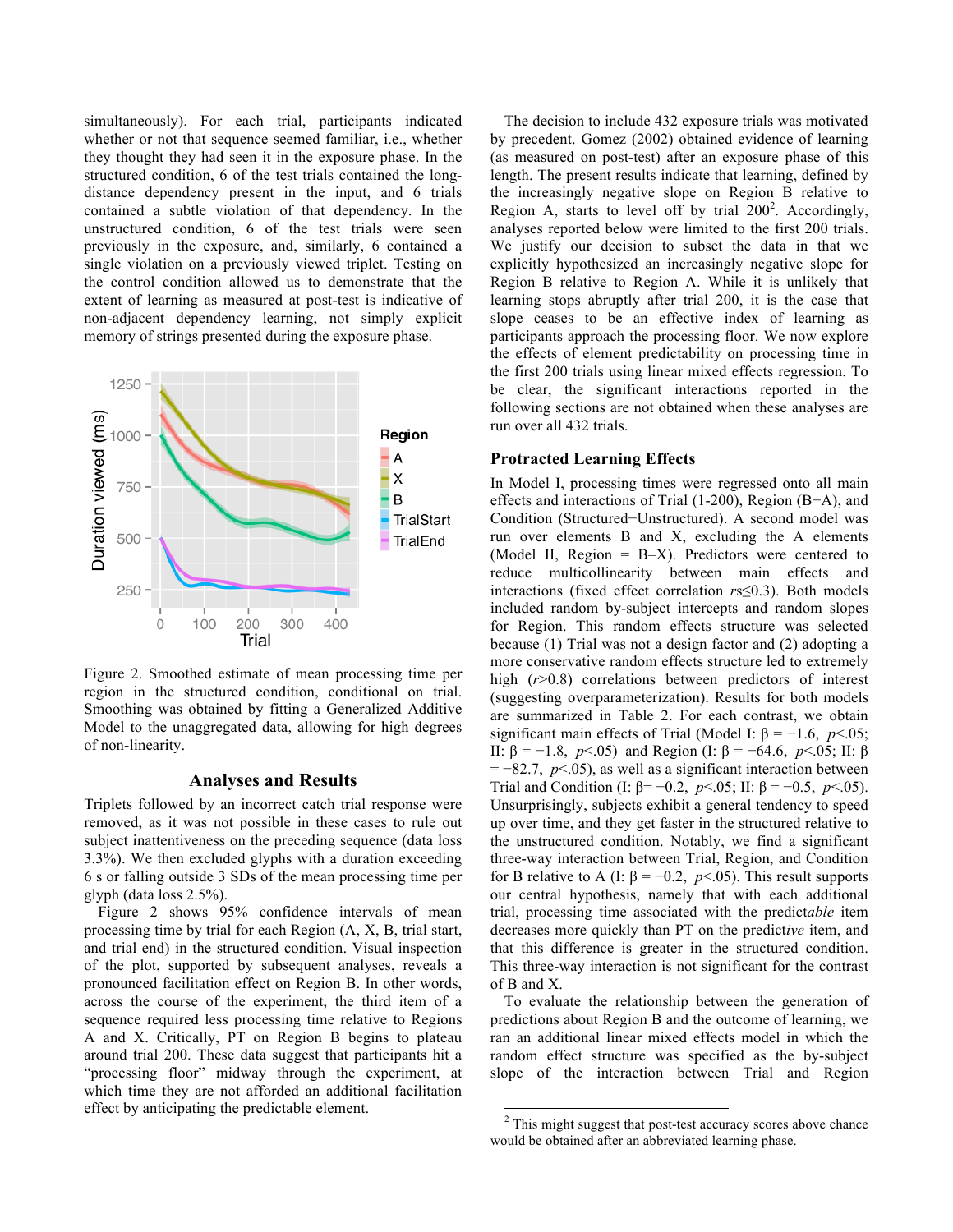$(1+Trial*Region]$  Subject)<sup>3</sup>. We extracted these by-subject slope estimates and plotted them against post-test accuracy scores. Figure 3 reveals that change in the processing duration for Region B compared to A is significantly *negatively* correlated with post-test performance in the structured condition ( $r = -0.54$ ,  $p < 0.05$ ). That is, subjects who read Region B increasingly faster than Region A tended to perform better on post-test. Participants showing the strongest prediction effects, those who generated expectations about upcoming elements and saw them met during the learning phase, performed better on the off-line measure of learning.

Table 2. Coefficients (and corresponding t-values) for each predictor. Significant values are bolded. Models I and II were run on trials 1-200. Models III and IV were run on trials 1-20.

|                  | T         | П         | Ш        | IV       |
|------------------|-----------|-----------|----------|----------|
| <b>Predictor</b> | (Region   | (Region   | (Region  | (Region  |
|                  | $B-A$     | $B-X$     | $B-A$    | $B-X$    |
| Trial            | $-1.6$    | $-1.8$    | $-4.8$   | 2.2      |
|                  | $(-25.9)$ | $(-29.7)$ | $(-2.3)$ | (1.1)    |
| Region           | $-64.6$   | $-82.7$   | $-59.5$  | $-81.9$  |
|                  | $(-4.7)$  | $(-10.7)$ | $(-3.2)$ | $(-5.5)$ |
| Condition        | $-49.6$   | $-33.6$   | $-37.9$  | 12.6     |
|                  | $(-1.4)$  | $(-0.8)$  | $(-0.9)$ | (0.3)    |
| Trial*Rgn        | $-0.2$    | 0.04      | 0.1      | $-7.3$   |
|                  | $(-3.5)$  | (0.7)     | (0.1)    | $(-3.5)$ |
| Trial*Cond       | $-0.2$    | $-0.5$    | $-8.5$   | $-3.8$   |
|                  | $(-3.1)$  | $(-7.9)$  | $(-4.0)$ | $(-1.8)$ |
| Rgn*Cond         | $-22.2$   | -38.7     | $-2.9$   | $-55.1$  |
|                  | $(-1.6)$  | $(-5.0)$  | $(-0.2)$ | $(-3.7)$ |
| Trial*Rgn*       | $-0.2$    | 0.1       | 0.5      | $-4.3$   |
| Cond             | $(-3.3)$  | (1.6)     | (0.2)    | $(-2.1)$ |

# **Rapid Learning Effects**

We hypothesized two aspects to learning in the context of this study: an early sensitivity to position-specific regularities and a slower extraction of non-adjacent dependencies. While the latter hinges on the learner's builtup experience with a series of subtly patterned triplets, the former should emerge after only a handful of trials. As the subject incrementally learns about the underlying process that creates the observed sequences, it follows that their initial expectations about structure should conform closely to the input. Learning of element frequency and position might then precede learning of the latent structures present in the input. Note that position 3 ("Region B") in the structured condition always corresponded to one of three

glyphs (B1, B2, B3). In contrast, Region X corresponded to a larger set of 24 items. To test our hypothesis that learners were sensitive to position-specific statistics early on in exposure, we evaluated the interaction of Trial, Region, and Condition in the first 20 trials. In Model III, processing times were again regressed onto all main effects and interactions of Trial (1-20), Region (B−A), and Condition (Structured - Unstructured). Likewise, a second model was run over B and X, excluding all A elements ("Model IV", Region = B−X). If participants were immediately keying into position-based statistics, then we should again observe a divergence of slopes that is more strongly negative in the structured condition. Essentially, processing time on B should speed up more quickly relative to X in the first 20 trials. We indeed find a significant three-way interaction between Trial, Region, and Condition for the contrast B−X ( $\beta$  = −4.3, *p*<.05). This same interaction is not significant for the contrast B−A. After only 20 trials, we would not expect a divergence in the slopes associated with A and B, as the learner would not have been exposed to sufficiently many instances of the long-distance dependency. That aspect of learning would require protracted exposure.



Figure 3. Relationship between change in processing time (PT) on B and performance on post-test. Chance performance for post-test is 0.5. Changes in PT for Region B compared to A are negatively correlated with post-test performance in the structured condition. Participants who speed up faster on B compared to A tend to perform better on post-test. Participants showing the strongest prediction effects during the exposure phase achieve higher accuracy scores on the off-line measure of learning outcome.

### **Discussion**

Building on previous work examining prediction in learning (Misyak et al., 2009), we have provided finegrained insight into the timecourse of non-adjacent

<sup>&</sup>lt;sup>3</sup> This RE structure could not be used to investigate the significance of predictors, as it resulted in excessively high multicollinearity between fixed effects of interest (inflating SEs and reducing power). To investigate individual differences, however, this RE is preferred here to using the maximumlikelihood differences (means) between participants as it provides a more conservative estimate of the true between-participant differences.